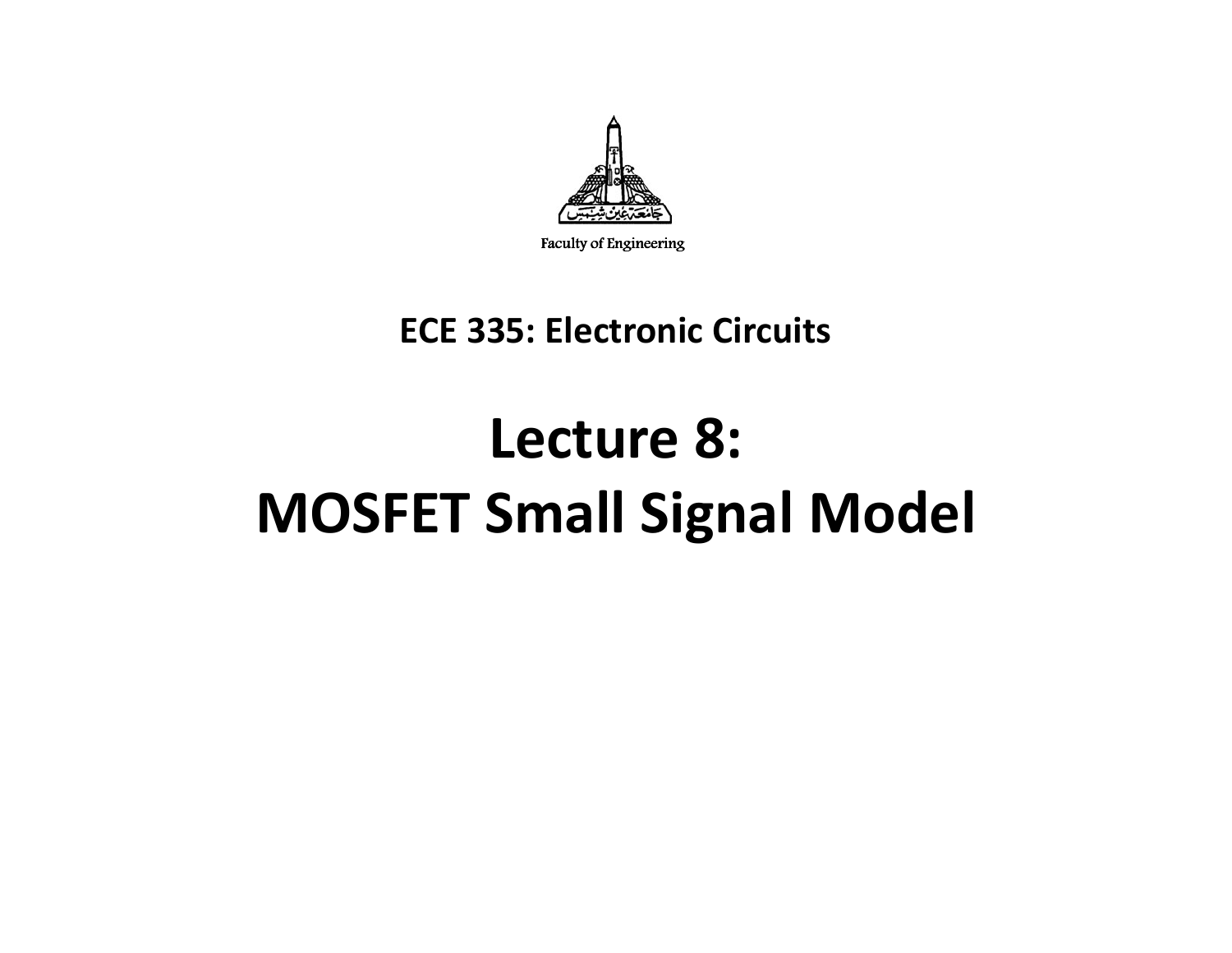# **Graphical Analysis, Load Lines**



#### **Common-source transistor characteristic**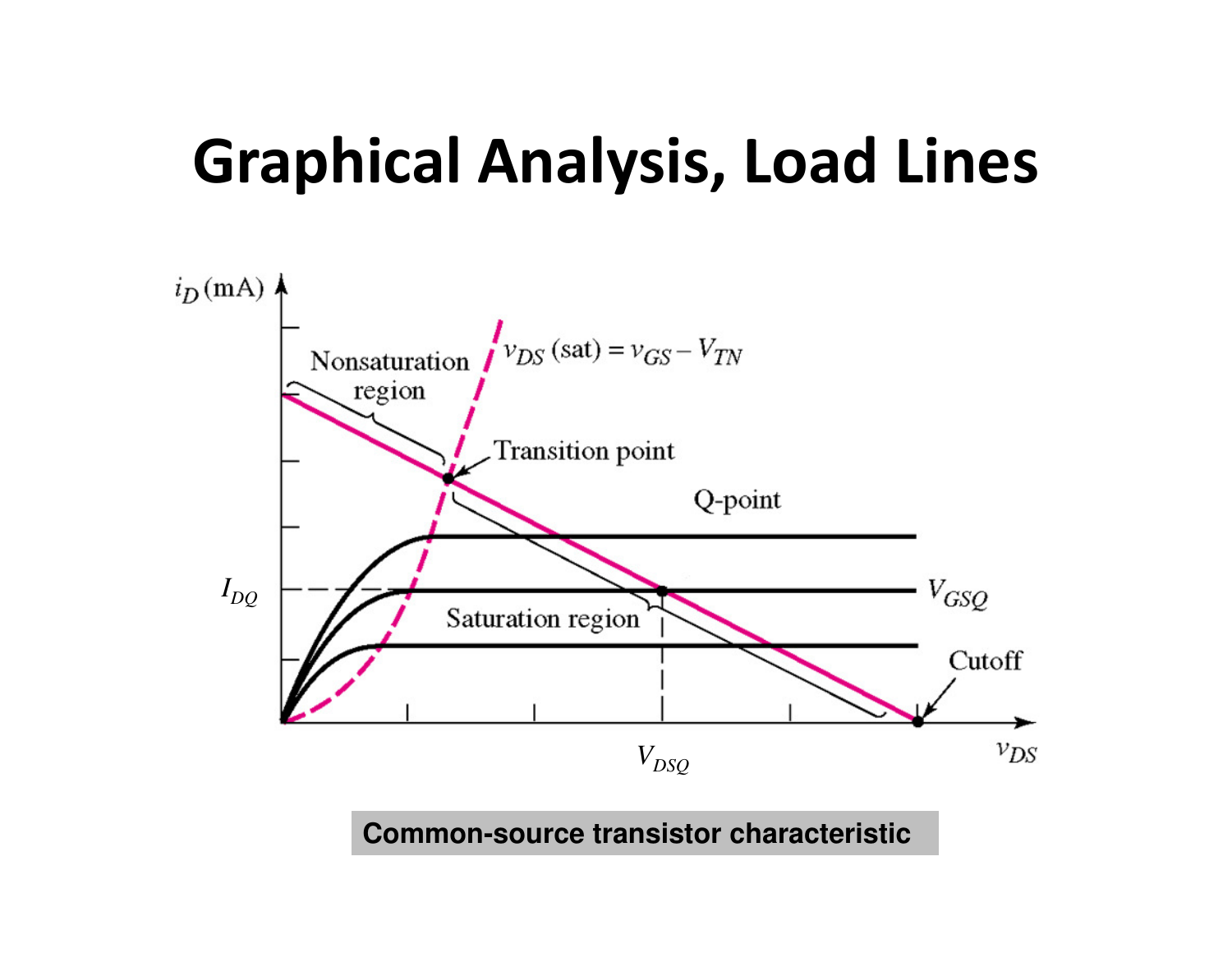## **Graphical Analysis, Load Lines**



Two load lines and corresponding bias points. Bias point  $Q_1$  does not leave sufficient room for positive signal swing at the drain (too close to  $V_{DD}$ ). Bias point  $Q_2$  is too close to the boundary of the triode region and might not allow for sufficient negative signal swing.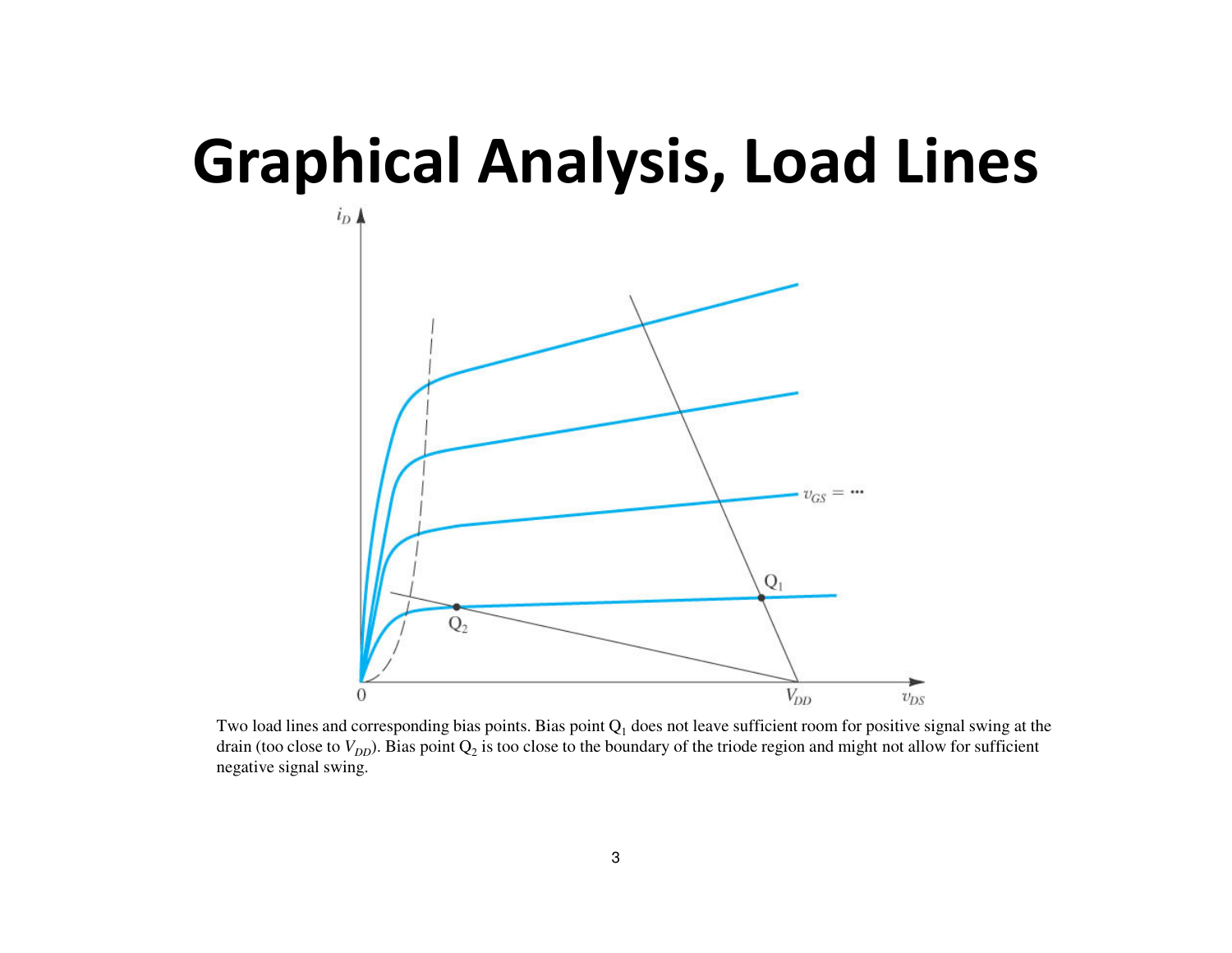### **MOSFET Parameters**

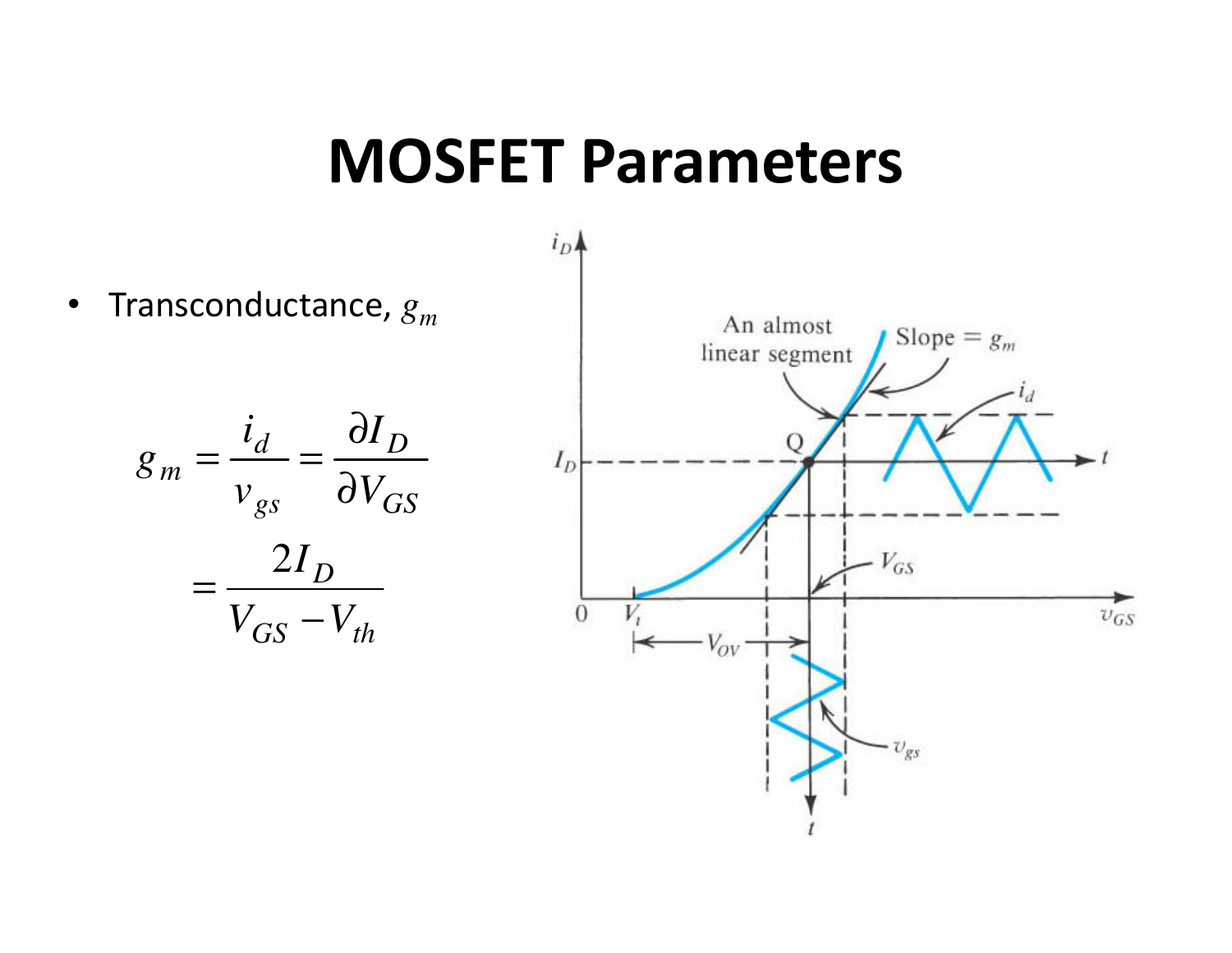#### Exercise**Example: Transconductance**

The transistor has  $K_p=50\mu A/V^2$ ,  $V_t=2V$ , L=10 $\mu$ m, and W=400 $\mu$ m



Figure 12.10 Simple NMOS amplifier circuit.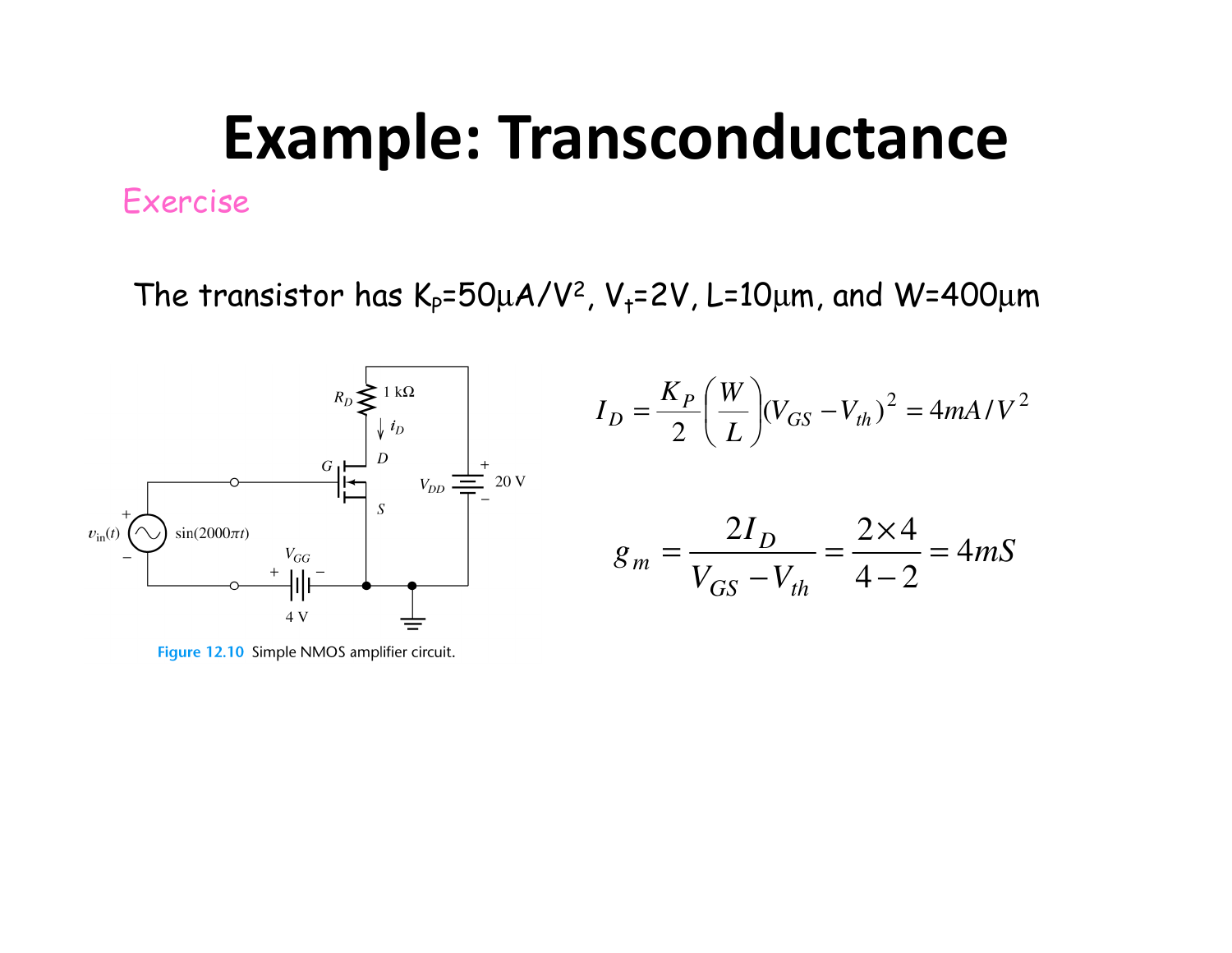## **MOSFET Small-Signal Equivalent Circuit**

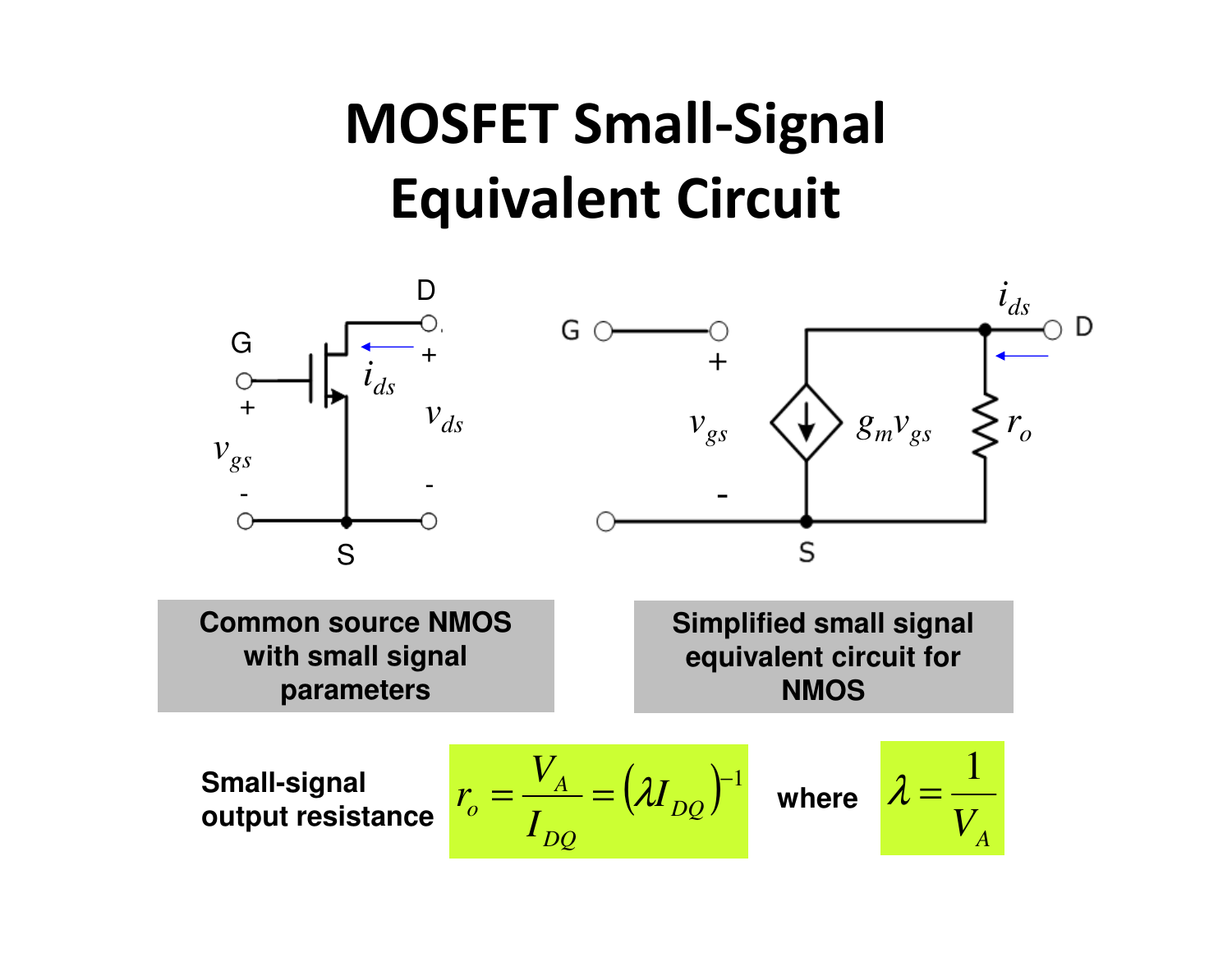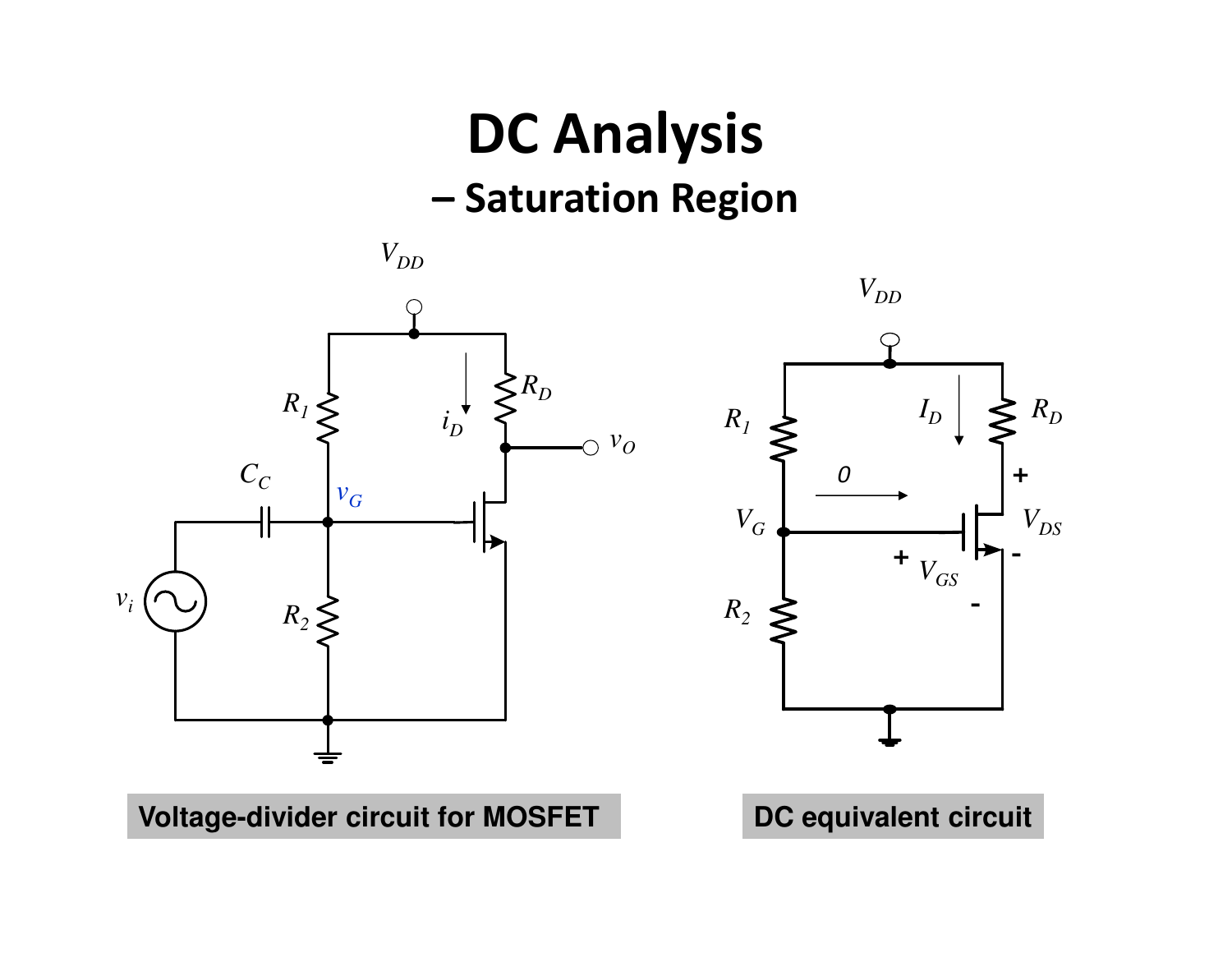#### **DC Analysis– Saturation Region**



$$
V_G = V_{GS} = \left(\frac{R_2}{R_1 + R_2}\right) V_{DD}
$$
  
\n
$$
I_D = K(V_{GS} - V_{TN})^2
$$
  
\n
$$
V_{DS} = V_{DD} - I_D R_D
$$
  
\n
$$
V_{DS} \text{(sat)} = V_{GS} - V_{TN}
$$

**DC equivalent circuit**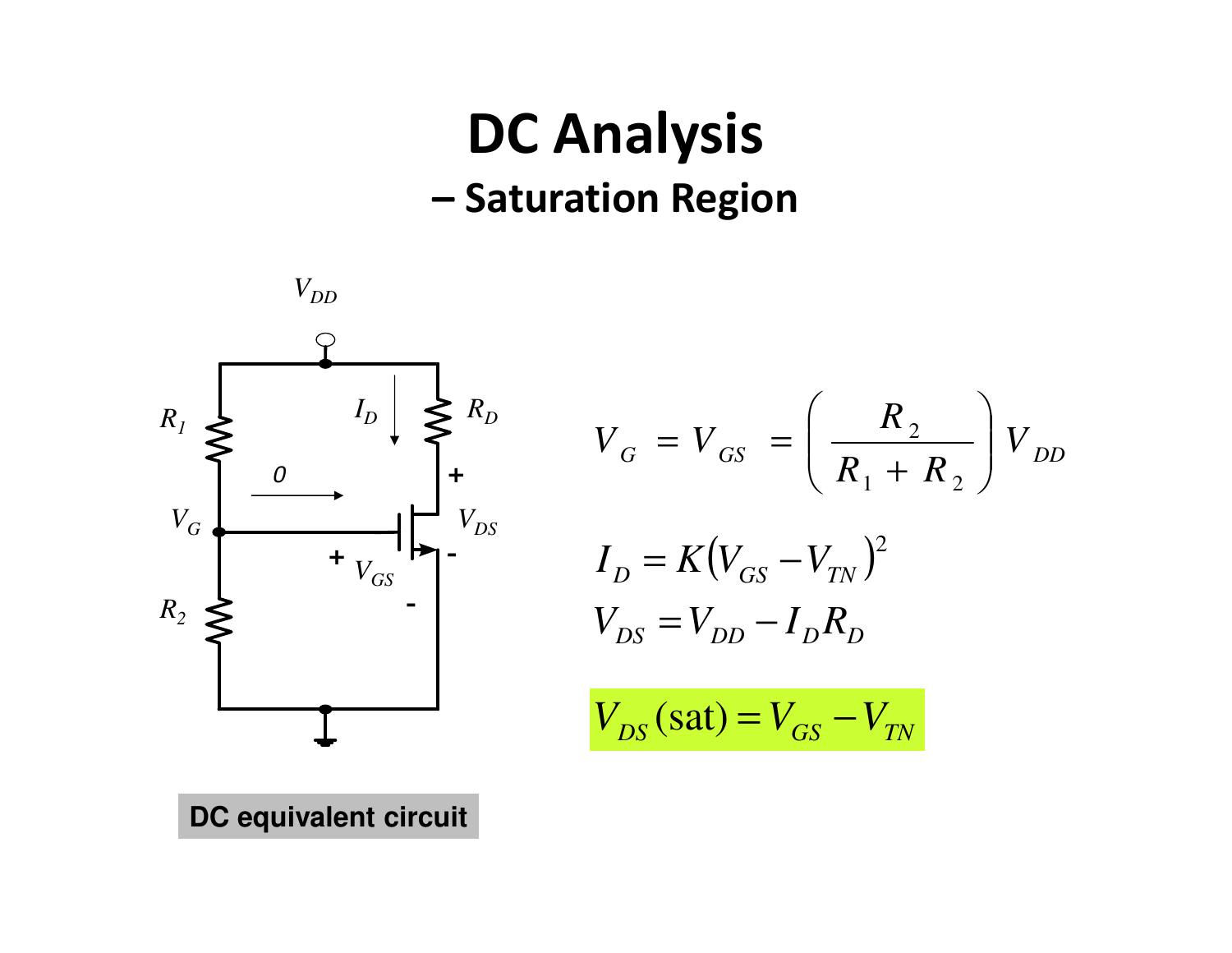## **AC Analysis**



**NMOS common source circuit with time-varying signal source in series with gate DC source**



#### **AC equivalent circuit**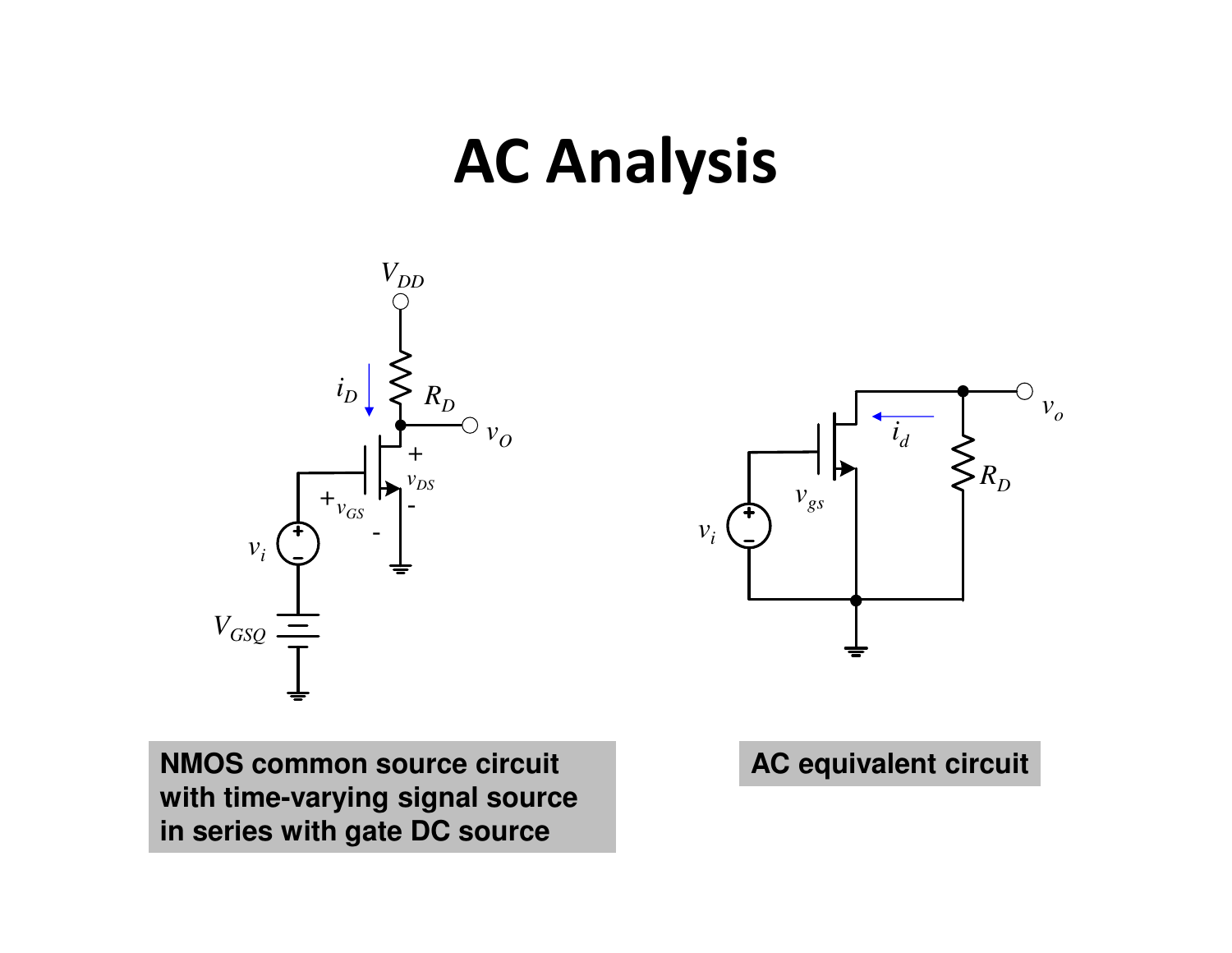# **Example**